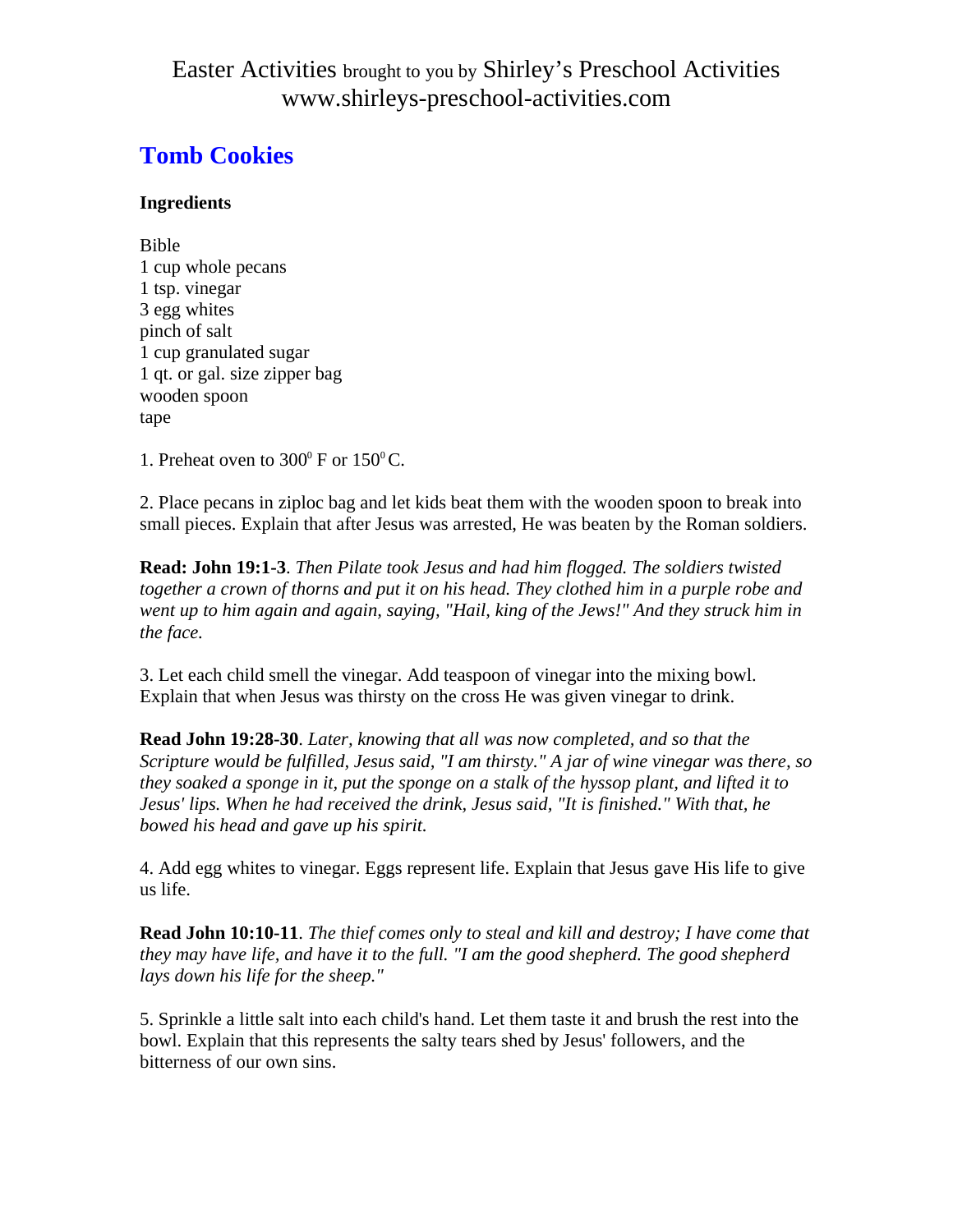## Easter Activities brought to you by Shirley's Preschool Activities www.shirleys-preschool-activities.com

**Read Luke 23:27***. A large number of people followed Him, including women who mourned and wailed for Him*.

6. So far the ingredients are not very appetizing. Add 1 cup of sugar. Explain that the sweetest part of the story is that Jesus died because He loves us. He wants us to know and belong to Him.

**Read Psalm 34:8.** *Taste and see that the Lord is good; blessed is the man who takes refuge in Him.*

**John 3:16.** *"For God so loved the world that He gave His only begotten son, that whoever believeth in Him shall not perish but have everlasting life."*

7. Beat with a mixer on high speed for 12-15 minutes until stiff peaks are formed. Explain that the color white represents the purity in God's eyes of those whose sins have been cleansed by Jesus.

**Read Isaiah 1:18.** *"Come now, let us reason together," says the Lord. "Though your sins are like scarlet, they shall be as white as snow; though they are red as crimson, they shall be like wool."* 

**John 3:1-3.** *Now there was a man of the Pharisees named Nicodemus, a member of the Jewish ruling council. He came to Jesus at night and said, "Rabbi, we know you are a teacher who has come from God, for no one could perform the miraculous signs you are doing if God were not with him." In reply Jesus declared, "I tell you the truth, no one can see the kingdom of God unless he is born again."*

8. Fold in broken nuts.

9. Line the cookie sheet with waxed paper. Drop mixture by spoonfuls onto waxed paper. Explain that each mound represents the rocky tomb where Jesus' body was laid.

**Read Matthew 27:57-60.** *As evening approached, there came a rich man from Arimathea, named Joseph, who had himself become a disciple of Jesus. Going to Pilate, he asked for Jesus' body, and Pilate ordered that it be given to him. Joseph took the body, wrapped it in clean linen cloth, and placed it in his own new tomb that he had cut out of rock. He rolled a big stone in front of the entrance to the tomb and went away.*

10. Place the cookie sheet in the oven, close the door and turn the oven OFF. Give each child a piece of tape and seal the oven door. Explain that Jesus' tomb was sealed.

**Read Matthew 27:65-66.** *"Take a guard," Pilate answered. "Go, make the tomb as secure as you know how." So they went and made the tomb secure by putting a seal on the stone and posting a guard.*